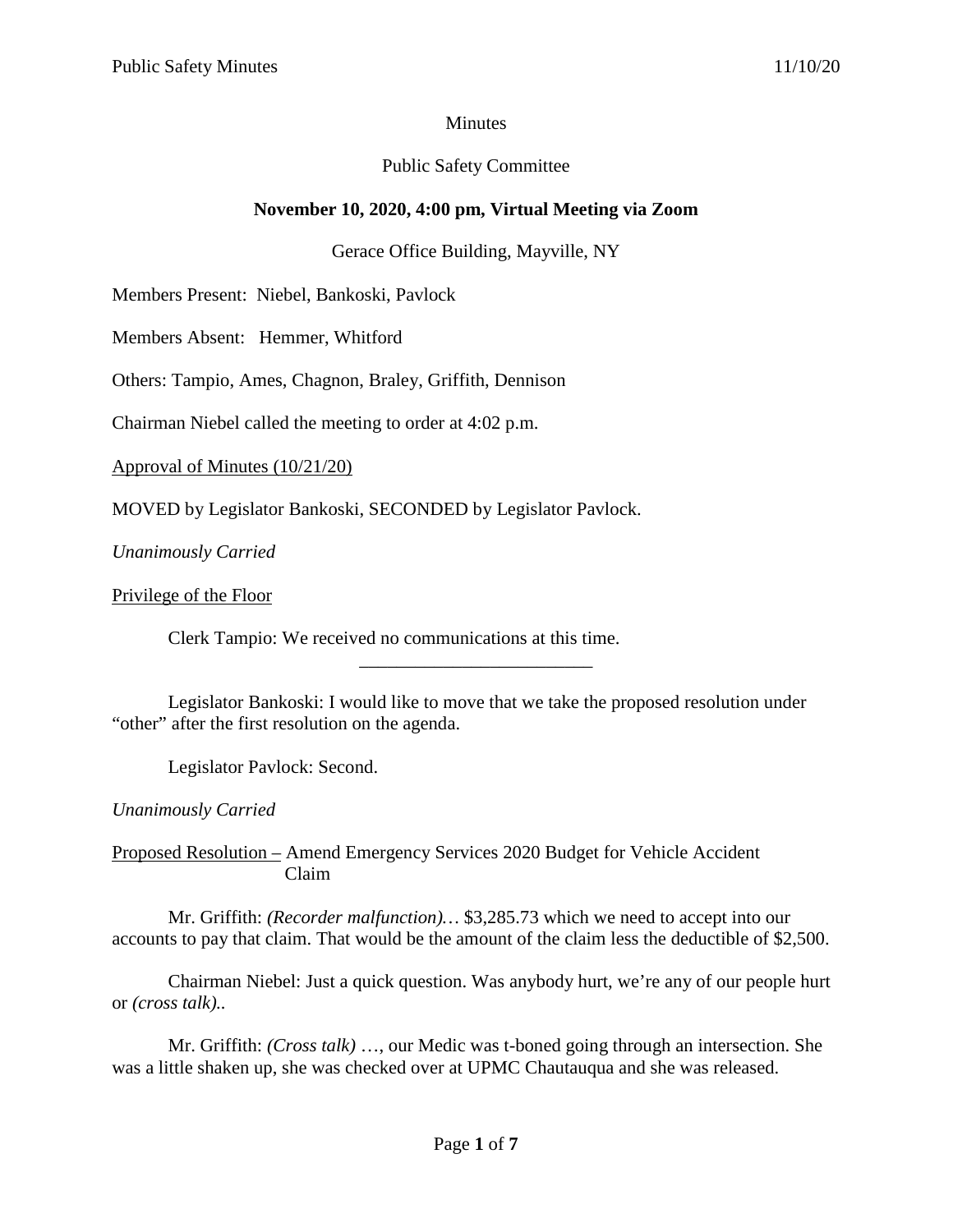Chairman Niebel: Good. Any questions from the committee?

## *Unanimously Carried*

Chairman Niebel: We're going to drop down and take "other" resolution.

## Proposed Resolution - Authorize Agreement Between Chautauqua County and City of Jamestown for ALS-BLS Billing

Mr. Griffith: Thank you very much to the legislative branch, Mr. Chagnon, Mr. Nazzaro, and Mr. Niebel for working on this. Mr. Wendel, the County Executive, Mayor Sundquist and the City Council out of the City of Jamestown for putting this together. This is an agreement that will allow once the City of Jamestown begins to bill for their ambulance, a reimbursement on a 60/40 split for ALS charges coming back to the County of Chautauqua to pay for the ALS fees. When Chautauqua County, CCMS is providing ALS intercept in that ambulance. This is a really big deal. I can't say thank you enough to the people who worked putting this together. It's very well deserved and very well needed and it's a great collaboration between the City of Jamestown and the County of Chautauqua to get this done. Thank you to everyone. This agreement is very similar to the agreement we have with the City of Dunkirk. It's virtually identical and it does allow for the reimbursement for ALS services provided by the County of Chautauqua and the City. That program is working out very well with the City of Dunkirk and very confident it will work out with the City of Jamestown. I do have the agreement with me if anyone has any questions on it, I would be happy to answer it. I've studied it quite a bit as you can imagine.

Chairman Niebel: John, you probably have it memorized. I didn't look over this one as well as I did Dunkirk. Dunkirk was actually about a year and a half ago, I think but, basically we just took the agreement that we had with the City of Dunkirk and just adapted it for the City of Jamestown.

Mr. Griffith: I believe that is the case. I didn't lay them down side by side but just after reading this one and knowing the other one, I believe they are virtually identical. Maybe some small wording changes but the spirit of the agreement is the same as what we have with the City of Dunkirk.

Chairman Niebel: John, would you further explain a little bit the 60/40 split?

Mr. Griffith: So when we provide an ALS piece to ambulance transport in the Jamestown City ambulance, Ambulance 1, it allows the City of Jamestown to bill that as an ALS call, an Advance Life Support call which bills at a higher rate than a BLS, Basic Life Support, call. The way the agreement works in both cities now is that, whatever the cities collect, they will submit 40% of those monies back to the County of Chautauqua to cover our piece and they will keep 60% to cover their piece of the operation, the ambulance, their staff, and things like that. We're very confident that this is a fair and equitable agreement to all parties involved.

Chairman Niebel: Excellent. It took a little while to come together but it has and it will help.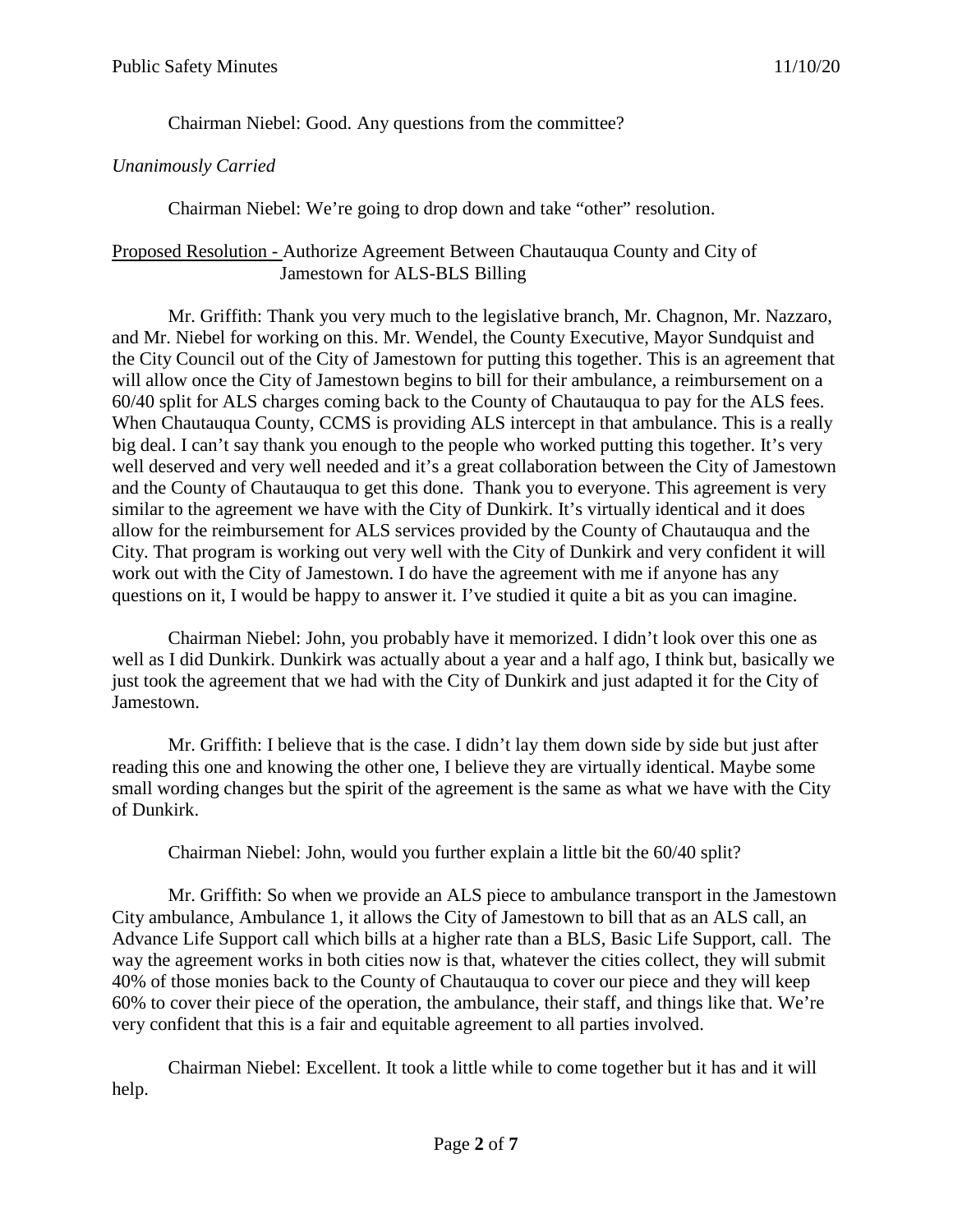Mr. Griffith: It will help and thanks to the parties who put it together. There was a lot of negotiations with it and I think again, thank you to County Executive Wendel and Mayor Sundquist for their groups for getting it done.

Chairman Niebel: Committee, any questions of John?

Legislator Bankoski: I just want to commend you for a job well done. I know that you've been banging your head against the wall for quite a long time with this whole thing and I'm so proud of you. You did an outstanding job and you didn't *(inaudible)* after a while sometimes you just say, enough is enough but you continued on and you did an outstanding service to the people of Chautauqua County.

Mr. Griffith: Thank you very much Mr. Bankoski.

Legislator Pavlock: John, when the figures were put into the budget, it was obviously before an agreement was reached. Are these the numbers that you used so would our budget be correct?

Mr. Griffith: I would defer to Kathleen Dennison but I believe yes, these numbers we're figuring this revenue to help offset the cost of ALS intercept service which will allow, I'm hoping for the addition of the 4<sup>th</sup> ALS unit to be housed in Lakewood moving forward after the first of the year. I will defer to Kathleen. I believe these are the numbers we had all in there right?

Mrs. Dennison: Yes, the 2021 budget, it was created based on the assumption that this agreement would be reached. And so the budget does include the expense for a  $4<sup>th</sup>$  fly car and it includes \$161,000 for anticipated revenue for calls in the City of Jamestown based on us, the County, receiving 40% of the revenue generated from those calls and it's based on 2 ALS calls per day in Jamestown.

Chairman Chagnon: I would like to echo the words that my good friend Bob Bankoski just said. I would also like to extend my appreciation to John Griffith for his work, his determination in bringing this to conclusion but also his patience in working through some very difficult circumstances to bring this to conclusion. So, job well done, I second Bob Bankoski's commendation. Thank you.

Legislator Pavlock: I will third that. Well done.

Chairman Niebel: Thank you Pierre, thanks Dan. John with all these endorsements, you're going to have to run for public office.

Mr. Griffith: I have grandchildren Terry and made promises to my wife and my grandchildren.

Chairman Niebel: I understand, thanks John, a job well done, we appreciate it.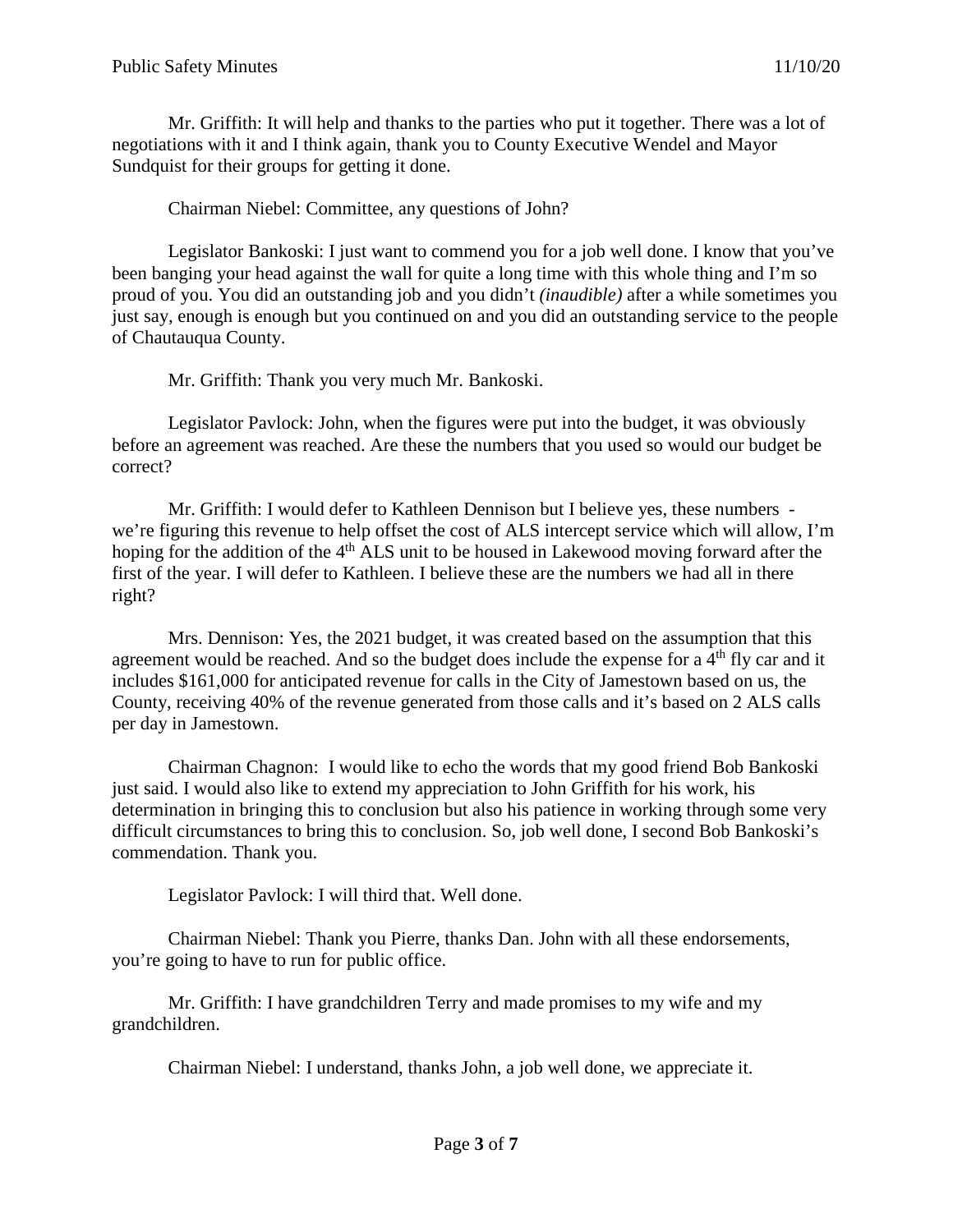Mr. Griffith: Thank you everyone.

Chairman Niebel: Anything else on that?

Clerk Tampio: Mr. Chairman, did you vote on that resolution?

Chairman Niebel: Oh, no, I'm sorry. All those in favor?

## *Unanimously Carried*

### Proposed Resolution – Authorize Agreement with Town of Ripley for Enhanced Police Protection Services FY21

Under Sheriff Braley: This is an annual renewal of a contract for enhanced police services with the Town of Ripley. We staff that with part time deputies. The patrol car is included. This is essentially the same as previous contracts. We provide a couple of trips a week on random days for them and some court services as well. The cap on this contract is \$35,000. That seems to have been sufficient for quite a while now. It's based on our regular hourly rate of \$43.08 and a holiday rate of \$54.52. Those rates have both increased a little bit over last year to account for expenses that we incur to provide that service. This is through the entire year of 2021. The revenue achieved from this is including in the 2021 tentative budget so there is no need for an amendment.

Chairman Niebel: This rate is a little higher because of the car involved compared to some of the other resolutions that are coming up?

Under Sheriff Braley: Right. The remainder of the agenda has our court security resolutions. This one was actually for enhanced police patrols. So a car is provided along with some other equipment that we made adjustments to the hourly rate to accommodate that. This increase was, it was \$41.39 for the 2020 contract we're currently in and \$43.08 for 2021.

Chairman Niebel: Thanks Darryl, any questions?

# *Unanimously Carried*

### Proposed Resolution - Authorize Agreement with Town of Ellery for Court Security Detail FY21

Under Sheriff Braley: This is a court security contract where we provide a deputy without a vehicle. It's to provide security for court sessions. You'll see through the rest of these resolutions that they are various amounts for the cap. That is to try and accommodate different hours for busier courts and fewer hours for the slower courts that don't have as many sessions. The one for Ellery is capped at \$3,000. The hourly rate on this and the rest of the court security contracts is \$32.80. That's an increase over \$31.15 for the current year. Again, this revenue has been included in the 2021 proposed budget so there is no need for an amendment.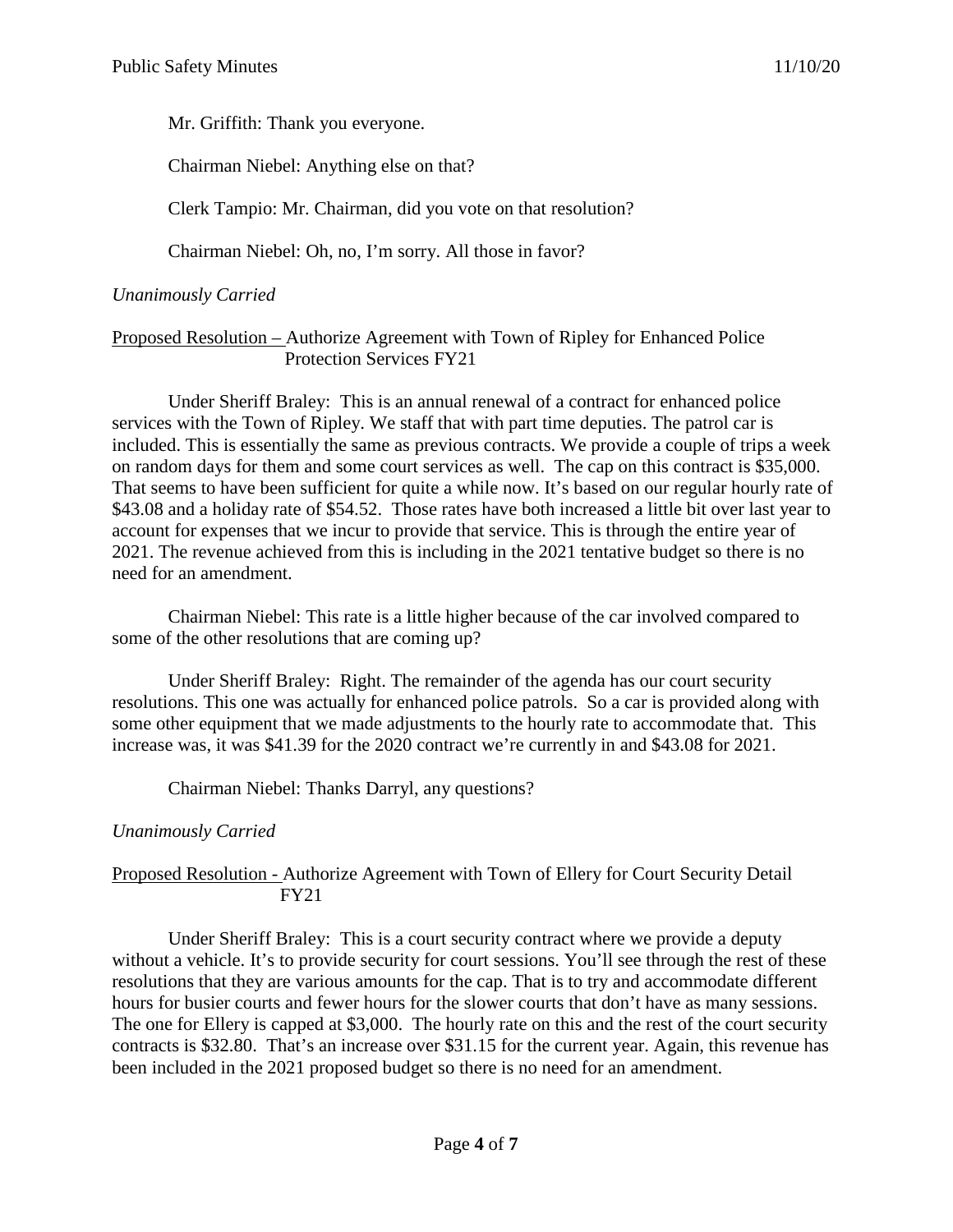Chairman Niebel: Any questions? I've got one question. Who sets the cap? Do we set the cap or do they set the cap?

Under Sheriff Braley: No, we asked them for a tentative schedule and an anticipated number of nights that they are going to hold court in their local courts. Then we just factored in the hourly rate and do the simple math and establish a cap that allows them what we expected to spend just to provide the deputy and we throw in a few extra hours in the event they've got *(inaudible)* jury trials or something like that that might occur.

Chairman Niebel: Thank you. All those in favor?

*Unanimously Carried*

Proposed Resolution - Authorize Agreement with Town of Harmony for Court Security Detail FY21

Under Sheriff Braley: This is a renewal. I think last year was our first year with the Town of Harmony. This runs again through the entire year of 2021. The cap for Harmony is \$4,000 based on the same \$32.80 per hour rate for the deputy. Again, the revenue is included in the 2021 budget *(inaudible)..*

Chairman Niebel: Any questions?

*Unanimously Carried*

### Proposed Resolution - Authorize Agreement with Town of North Harmony for Court Security Detail FY21

Under Sheriff Braley: This is exactly the same as the previous one except it's for the Town of North Harmony. The same hourly rate of \$32.80. This cap is \$8,000. The court has a few more sessions. It's tends to be a little bit busier and the revenue is included in the 2021 tentative budget again.

Chairman Niebel: A little busier because of Rt. 394?

Under Sheriff Braley: Well, part of it but also I-86 runs through North Harmony, right in that area and there is quite a bit of traffic enforcement out there. These are not just our *(inaudible).* Our legal action is going through courts with the State Police are pretty active with vehicle and traffic enforcement through there.

Chairman Niebel: Any questions?

*Unanimously Carried*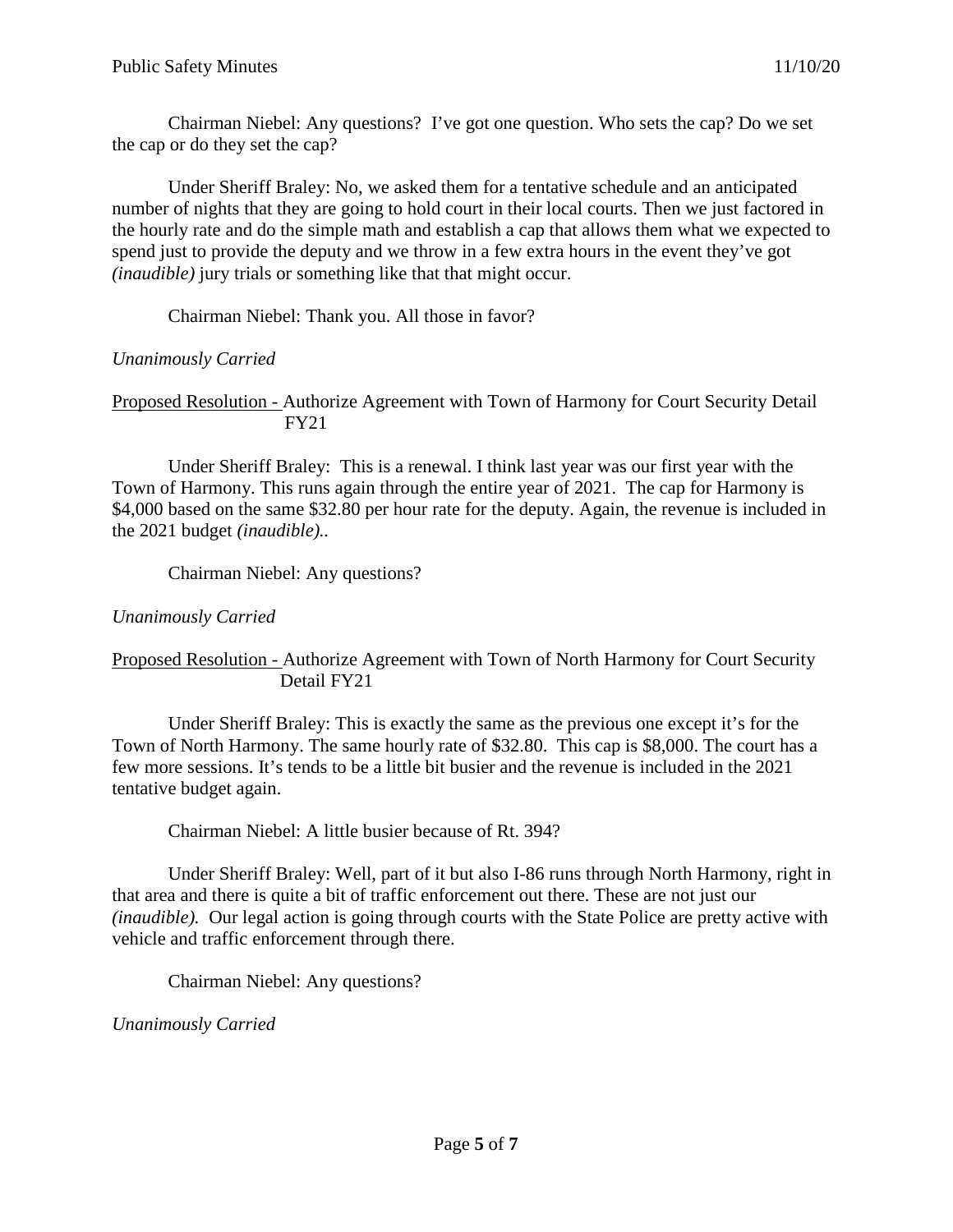Proposed Resolution - Authorize Agreement with Town of Kiantone for Court Security Detail FY21

Under Sheriff Braley: This is also a renewal of a previous contract *(inaudible)* Kiantone because it's also a little busier court. That's \$7,000. The same hourly rate, \$32.80 and the revenue is also included in the 2021 tentative budget.

Chairman Niebel: Any questions?

## *Unanimously Carried*

### Proposed Resolution - Authorize Agreement with Town of Mina for Court Security Detail FY21

Under Sheriff Braley: Our contract with Mina is a little bit unique but it doesn't really have an effect on the County. Mina and French Creek have combined their courts because there's fairly limited activity in either one and they are trying to get some more efficiencies out of that. They will also be requesting security officer for French Creek sessions that run concurrently with the Town of Mina sessions. We're going to build into the hourly rate of that deputy through our contract with Mina and we're going to take care of straightening out their own books with French Creek. So we will not have to make any accounting, we won't need a separate contract, we won't have to try and separate hours one from the other. We'll just do one billing based on the hours that we work for Mina under this contract and they will square up with French Creek. The rate again is \$32.80 for the entire contract. The cap is at \$3,000 and that revenue is included in the 2021 tentative budget.

Chairman Niebel: Any questions? So the Town of French Creek court, do they hold their sessions at the Mina Town Court or do they hold it in French Creek?

Under Sheriff Braley: They did. They are going to hold those sessions together on the same night and time with the exception of – say French Creek has a trial situation, Mina might not necessarily have a court in session that night but French Creek would hold a trial and request a deputy. We would run that through the Mina contract, bill Mina for the hours. But these would hold those, to my knowledge, they are going to use the Town of Mina facilities for this.

Chairman Niebel: For both courts?

Under Sheriff Braley: Yes.

Chairman Niebel: Any other questions?

*Unanimously Carried*

Proposed Resolution - Authorize Agreement with Town of Stockton for Court Security Detail FY21